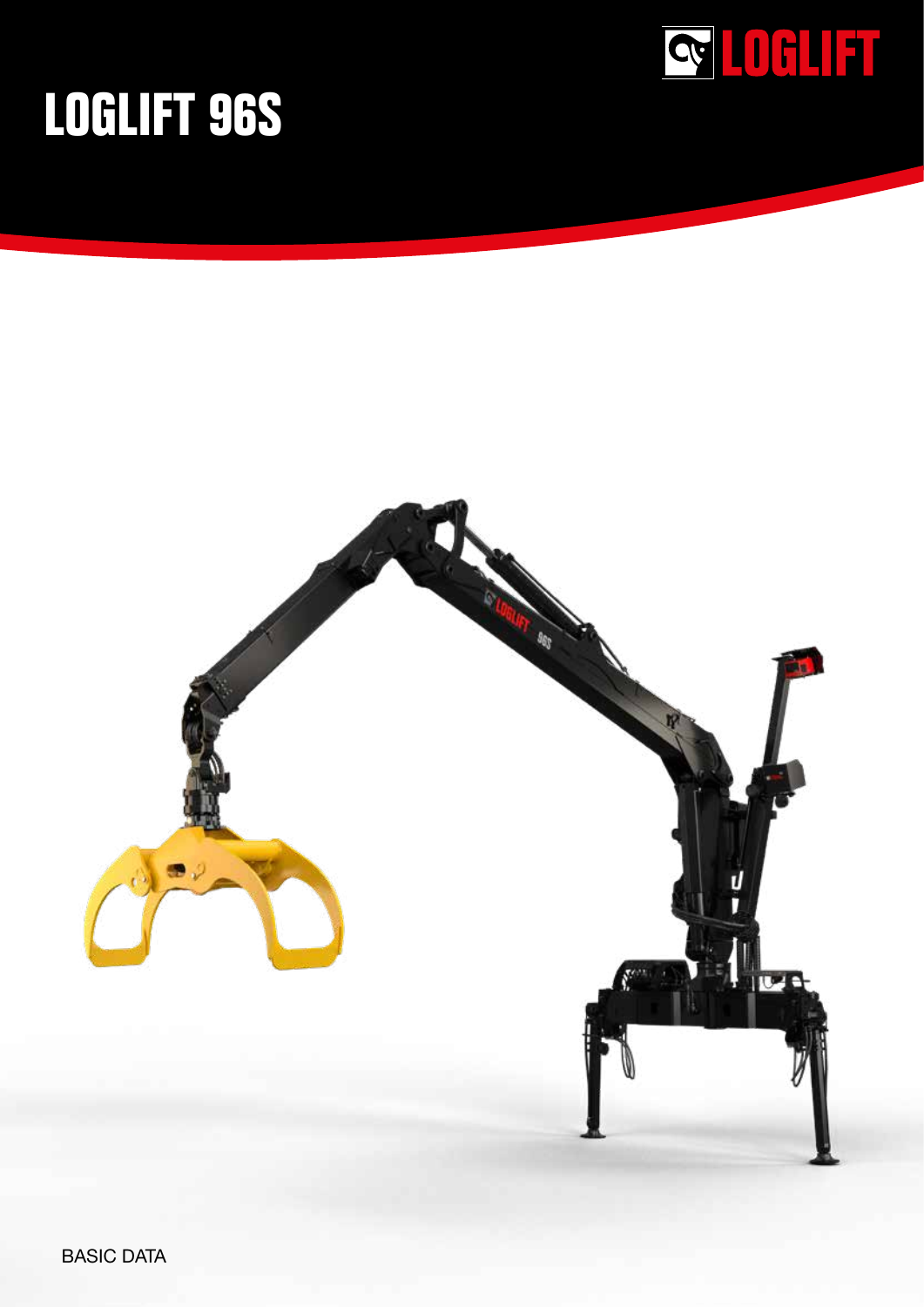| max | 1-2. | $1 - 3$ | $1 - 4$ | 1-5  | 1-6                     |
|-----|------|---------|---------|------|-------------------------|
| :46 | 2450 | 1490    | 2325    | 2792 | $\varnothing$ 45, B=80  |
| 06  | 2420 | 1580    | 2314    | 2617 | $\varnothing$ 40, B=184 |
| 61  | 2605 | 3150    | 2357    | 2720 | $\varnothing$ 40, B=184 |



| <b>Technical data</b>                                          | F96S 78                                      | F96S79                                       | F96S 97                                                     |  |  |
|----------------------------------------------------------------|----------------------------------------------|----------------------------------------------|-------------------------------------------------------------|--|--|
| Max, lifting capacity (kNm)                                    | 95                                           | 95                                           | 87                                                          |  |  |
| Hydraulic outreach (m)                                         | 7.8                                          | 7.9                                          | 9.7                                                         |  |  |
| Number of boom extensions                                      |                                              |                                              | $\overline{2}$                                              |  |  |
| Outreach - lifting capacity, standard (m - kg)                 | $4.0 - 2360$<br>$6.0 - 1620$<br>$7.8 - 1200$ | $4.0 - 2360$<br>$6.0 - 1620$<br>$7.9 - 1160$ | $4.0 - 2160$<br>$6.0 - 1480$<br>$8.0 - 1080$<br>$9.7 - 840$ |  |  |
| Slewing system                                                 | Single                                       |                                              |                                                             |  |  |
| Slewing angle (°)                                              | 415                                          |                                              |                                                             |  |  |
| Slewing torque, gross (kNm)                                    | 22.8                                         |                                              |                                                             |  |  |
| Max. working pressure (MPa)                                    | 24                                           |                                              |                                                             |  |  |
| Recommended oil flow – fixed pump (I/min), 1-pump              | 80                                           |                                              |                                                             |  |  |
| Recommended oil flow – fixed pump (I/min), 2-pump              | 2x80                                         |                                              |                                                             |  |  |
| Min. recommended oil flow - variable displacement pump (I/min) | 160                                          |                                              |                                                             |  |  |
| Weight - High seat crane with standard stabilizer (kg)*        | 1985                                         | 1990                                         | 2155                                                        |  |  |
| Weight - HiVision crane with standard stabilizer (kg)**        | 2115                                         | 2120                                         | 2285                                                        |  |  |
| Weight - Cabin crane with standard stabilizer (kg)*            | 2395                                         | 2400                                         | 2565                                                        |  |  |



## **LOGLIFT 96S BASIC DATA**

Side view

\* Weight with fixed pump system, oil weight included

\*\* Weight with variable pump system, oil weight included